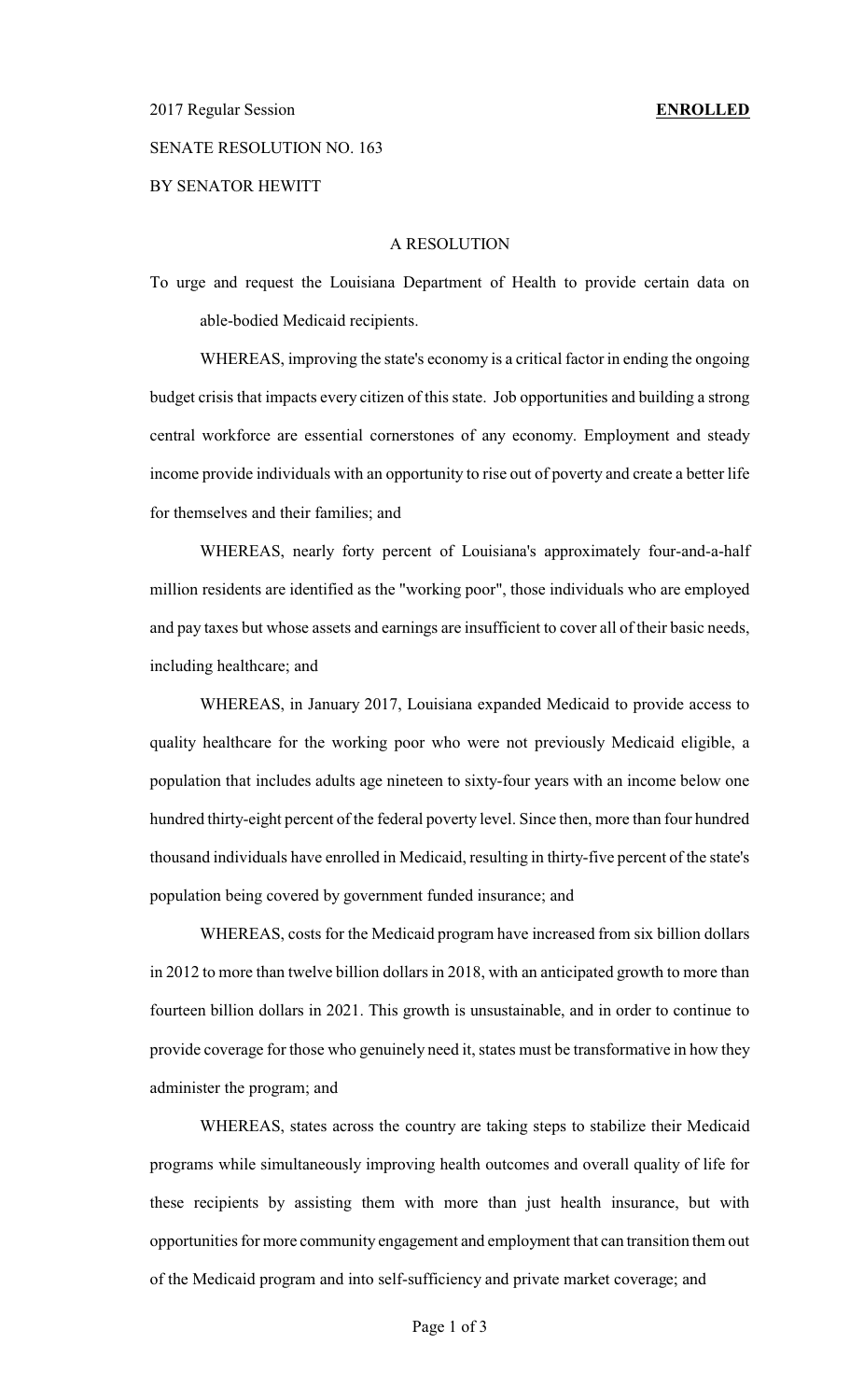WHEREAS, the Centers for Medicare and Medicaid Services (CMS) has acknowledged in a recent communication to all state governors that the best way to improve long-term health of low-income Americans is to empower them with skills and employment; and

WHEREAS, the agency supports innovative approaches by states to increase employment and community engagement, and is committed to programs that have demonstrated success in assisting eligible low-income adult beneficiaries to improve their economic standing and materially advance their lives to rise out of poverty; and

WHEREAS, the goal for every citizen should be greater than just attaining Medicaid; it should be rising out of the circumstances that made them Medicaid eligible.

THEREFORE, BE IT RESOLVED that the Senate of the Legislature of Louisiana does hereby request the Louisiana Department of Health to provide certain data on able-bodied Medicaid recipients.

BE IT FURTHER RESOLVED that beginning on July 5, 2017, and monthly thereafter, the department submit a report to the Senate Committee on Health and Welfare and the Senate Committee on Finance that includes the specified data elements in the categories of the Louisiana Medicaid expansion population, state waiver initiatives, and Medicaid expansion utilization as follows:

(1) Louisiana Medicaid Expansion Population:

(a) Number of individuals enrolled in Medicaid for the reporting period who are eligible as part of the expansion population.

(b) Number of individuals age nineteen to forty-nine and number of individuals age fifty to sixty-four.

(c) Number of individuals in each age category with earned income.

(d) Number of individuals in each age category assigned to a Medicaid managed care organization (MCO), identified by each individual MCO.

(e) The per-member per-month cost paid to each MCO to manage the care of the individuals assigned to their plan, identified by each individual MCO.

(2) State Waiver Initiatives:

(a) States that have submitted waiver requests to CMS to implement work